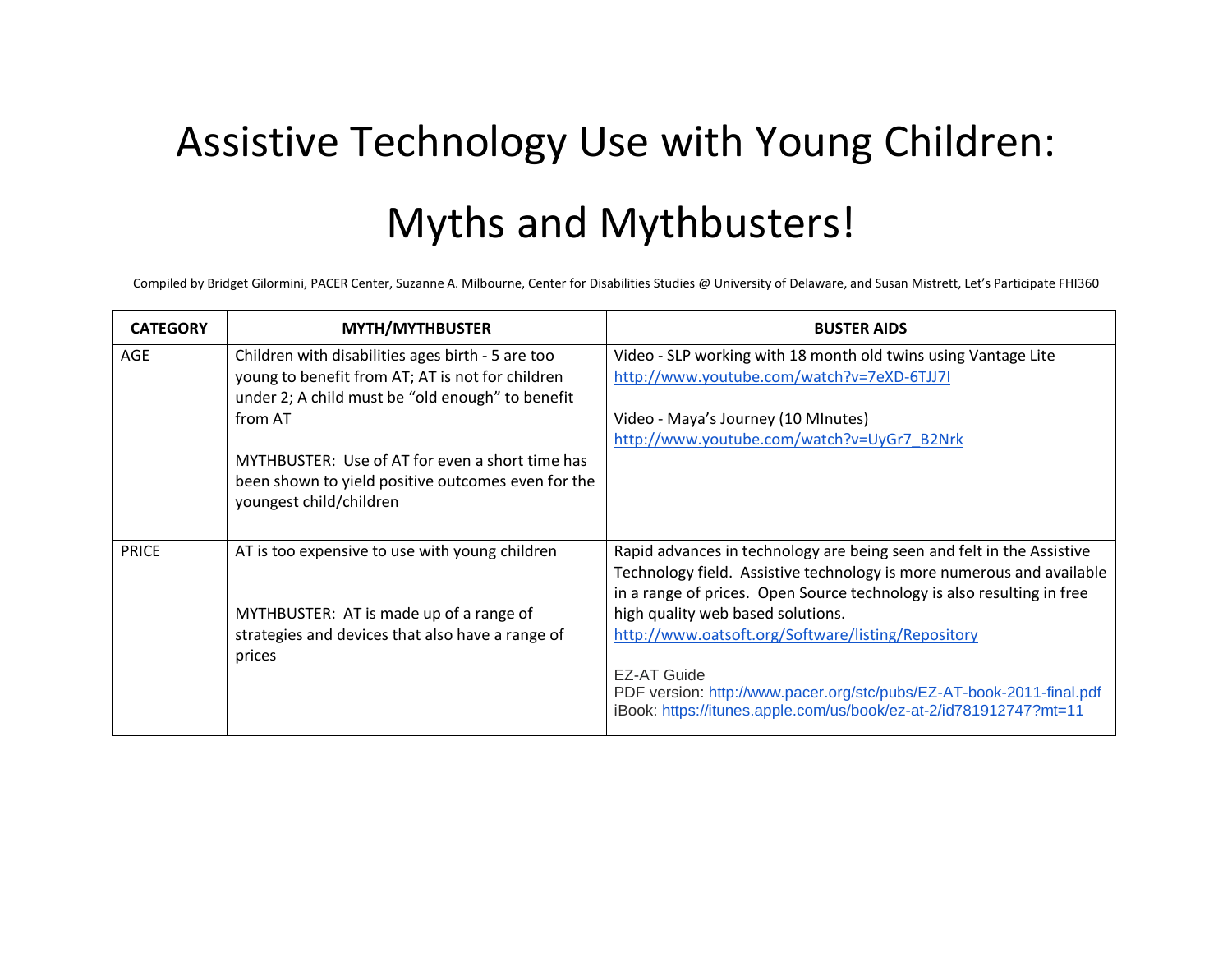| <b>SOURCE</b>    | AT comes from specialized sources                                                                                                                                         | http://www.fisher-<br>price.com/en US/brands/laughandlearn/products/66016                                                                                       |
|------------------|---------------------------------------------------------------------------------------------------------------------------------------------------------------------------|-----------------------------------------------------------------------------------------------------------------------------------------------------------------|
|                  | MYTHBUSTER: As the world of AT and IT and ET<br>collide more universal technology is being                                                                                | Tiggly shapes http://tiggly.com/ (sold in Apple stores)                                                                                                         |
|                  | developed for all learners not just learners with<br>disabilities.                                                                                                        | "Ideas to Share" on the Tots N Tech web site www.tnt.asu.edu                                                                                                    |
|                  |                                                                                                                                                                           | Go Baby Go providing young children mobility access                                                                                                             |
| <b>ALTERNATE</b> | AT is only high tech or computer based technology;<br>AT must be powered: wired, electronic or digital                                                                    | WeeAT range of items for a particular activity (e.g. bubble blowers)<br>https://sites.google.com/a/udel.edu/weeat/home/at-gamut                                 |
|                  |                                                                                                                                                                           | TIKES Myth video #1<br>https://www.youtube.com/embed/lAc09Ja1TPU?rel=0&wmode=                                                                                   |
|                  | MYTHBUSTER: AT is comprised of a range of no<br>tech, low tech, mid tech and high tech devices                                                                            | transparent&autoplay=1                                                                                                                                          |
|                  |                                                                                                                                                                           | Tots N Tech Pinterest http://www.pinterest.com/totsntech/                                                                                                       |
|                  |                                                                                                                                                                           | DIY activities http://www.pinterest.com/simontechcenter/diy-<br>assistive-technology/                                                                           |
| <b>SEVERE</b>    | AT is only for low incidence disabilities; AT is<br>primarily for children with severe/significant<br>disabilities                                                        | TIKES - mythbuster video #1<br>http://www.youtube.com/embed/lAc09Ja1TPU?rel=0&wmode=t<br>ransparent&autoplay=1                                                  |
|                  | MYTHBUSTER: AT can provide benefits for all<br>disabilities and identified based on the need of the<br>child and the expectations of the<br>caregiver/teacher/environment | <b>EZ-AT Guide</b><br>PDF version: http://www.pacer.org/stc/pubs/EZ-AT-book-2011-final.pdf<br>iBook: https://itunes.apple.com/us/book/ez-at-2/id781912747?mt=11 |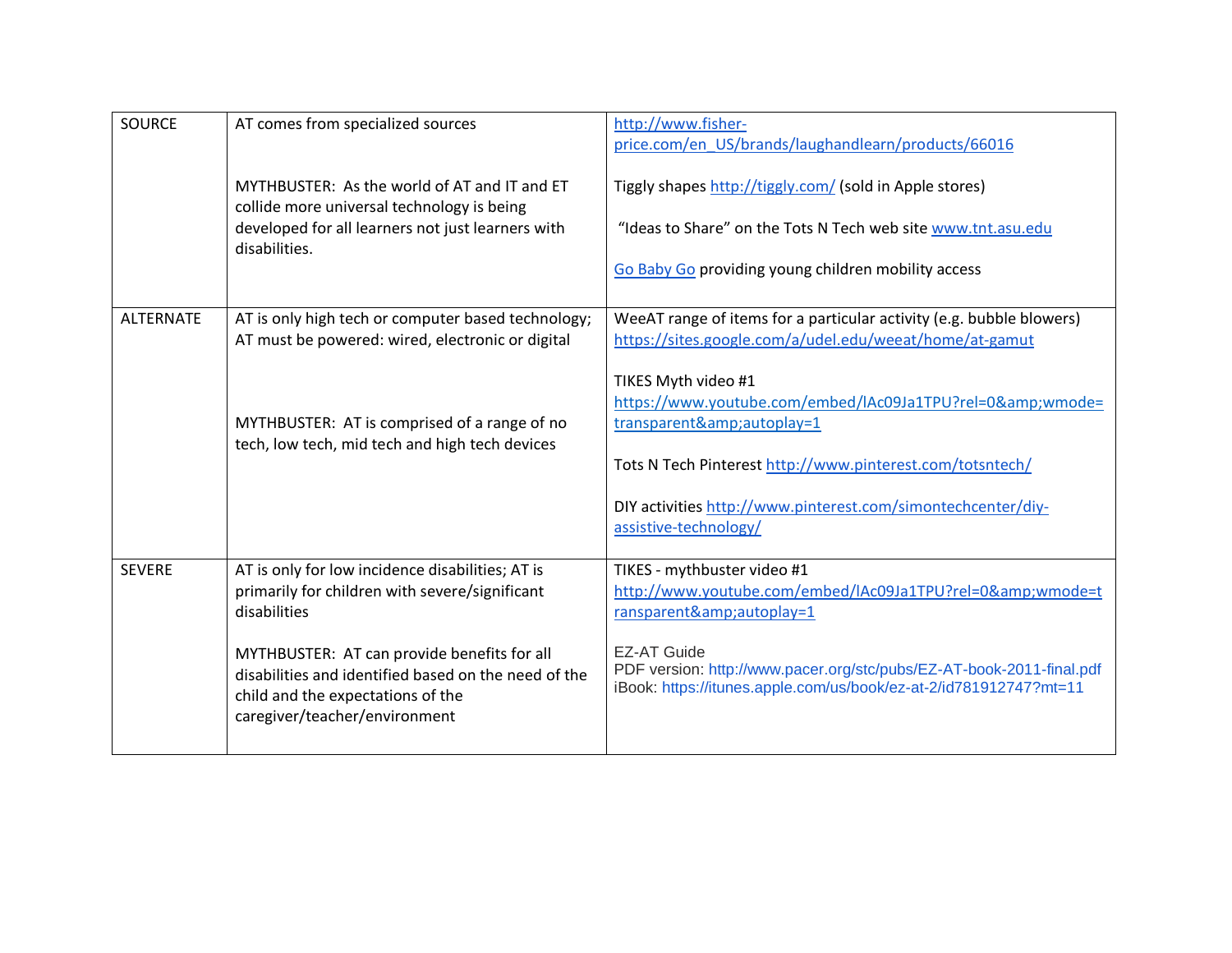| <b>FIRST</b>      | There are prerequisites to the use of AT that a child<br>must have before considering AT                                                                                                                                                 | The notion of presuming competence - Emma's Hope Book - Blog<br>http://emmashopebook.com/2013/05/14/parenting-presuming-<br>competence/                                                                                                                                                |
|-------------------|------------------------------------------------------------------------------------------------------------------------------------------------------------------------------------------------------------------------------------------|----------------------------------------------------------------------------------------------------------------------------------------------------------------------------------------------------------------------------------------------------------------------------------------|
|                   | MYTHBUSTER: There are NO prerequisites to the<br>use of AT (ties in with Myth #1)                                                                                                                                                        | Babies Driving Robots: Dr. Cole Galloway's Breakthrough Research<br>https://youtu.be/PQnPcIGY02I                                                                                                                                                                                       |
| <b>DEVELOPING</b> | Using AAC will inhibit normal speech/language<br>development; AT can interfere with development;<br>AT can keep children from developing as fully as<br>possible                                                                         | Tots N Tech Brief: Systematic Review of Studies Promoting the Use of<br>Assistive Technology Devices by Young Children with Disabilities<br>https://tnt.asu.edu/sites/default/files/ResearchBriefVolume8-1.pdf<br>Janice Light's AAC Kids                                              |
|                   | MYTHBUSTER: Using AAC will not interfere with<br>normal speech development and may promote the<br>development of speech and language                                                                                                     | http://aackids.psu.edu/index.php/page/show/id/2/index.html<br>Neek using her PODD https://www.youtube.com/watch?v=TK-<br><b>YiCjEbFM</b>                                                                                                                                               |
| <b>SPECIALIST</b> | AT can only be used in a setting where an AT<br>specialist is available; At must be determined and<br>provided by an AT specialist; AT must be selected<br>by a specialist (who chooses as above); AT use<br>requires extensive training | CARA's Kit (for Preschoolers and for Toddlers)<br>http://inclusioninstitute.fpg.unc.edu/sites/inclusioninstitute.fpg.unc.e<br>du/files/handouts/Milbourne SA%20CARAs%20Kit%20NECTAC%2020<br>12.pdf<br>http://www.kirkwood.edu/pdf/uploaded/1163/caras kit 7 adaptatio<br>n lessons.pdf |
|                   | MYTHBUSTER: AT can and should be used by<br>multiple professionals and family members across a<br>variety of routines and activities and environments<br>(home, school, community, etc.)                                                 | CONNECT Module - http://community.fpg.unc.edu/connect-<br>modules/learners/module-5<br>The IRIS Center - Early Childhood Environments: Designing Effective<br>Classrooms<br>http://iris.peabody.vanderbilt.edu/module/env/#content                                                     |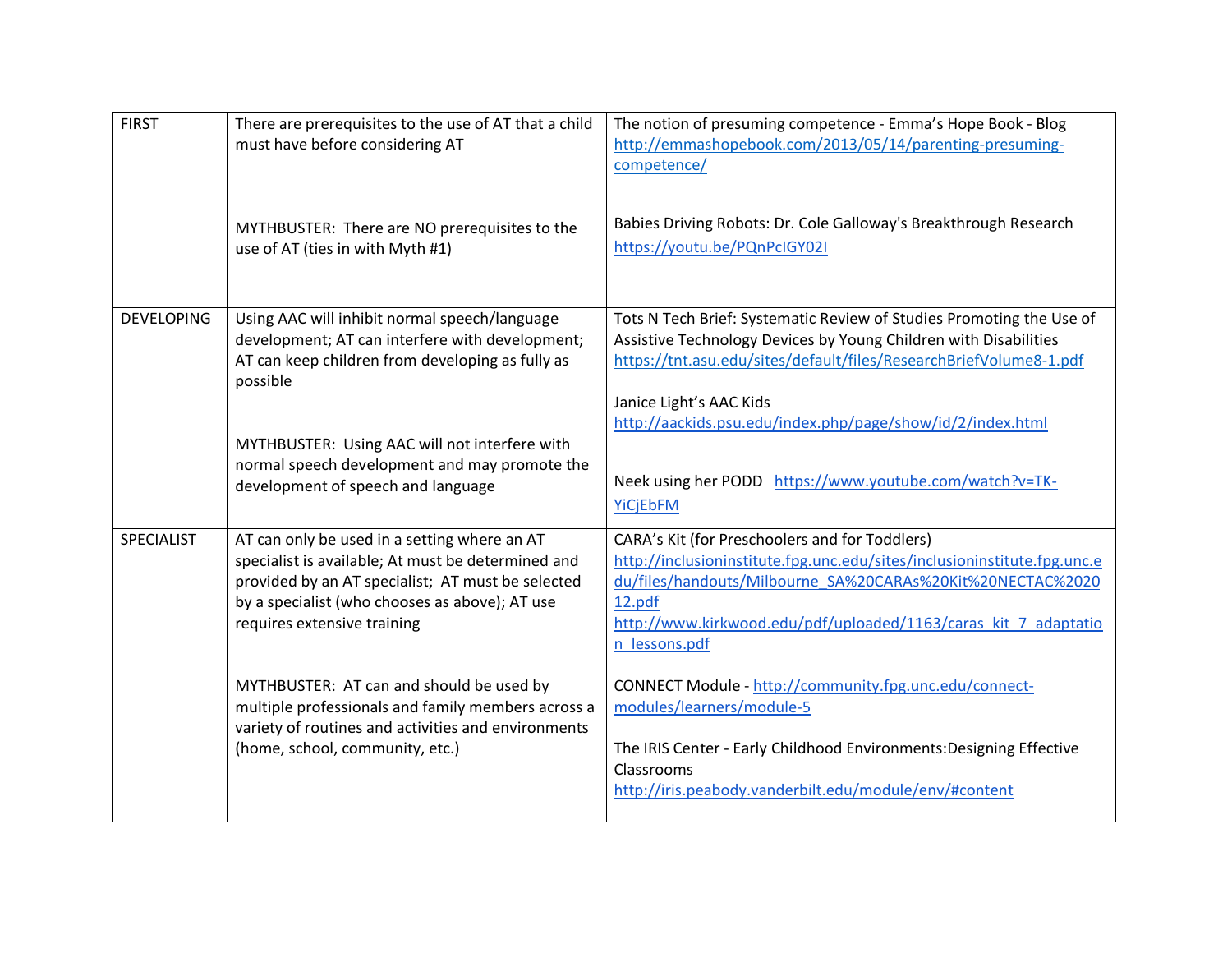| <b>SCREEN</b>    | Screen time is inappropriate for young children.                                                                                                                 | Lakeside Aitism Center:                                                         |
|------------------|------------------------------------------------------------------------------------------------------------------------------------------------------------------|---------------------------------------------------------------------------------|
|                  | (when, how and if it is appropriate; active vs.                                                                                                                  | http://www.youtube.com/watch?v=ZvSUI4zmjaU                                      |
|                  | passive)                                                                                                                                                         |                                                                                 |
|                  |                                                                                                                                                                  | iTikes Keyboard http://www.youtube.com/watch?v=ZRxl7BQfneU                      |
|                  | MYTHBUSTER: When used intentionally and in a<br>planful manner, screen time opens doors to<br>possibilities that other (passive) technologies do<br>not provide. |                                                                                 |
| <b>SKILL</b>     | AT can be selected based only on a child's skill level                                                                                                           | Virginia's Integrated Training Collaborative -                                  |
|                  | (excluding environment/expectations/adult                                                                                                                        | http://www.veipd.org/main/sub assist tech.html and                              |
|                  | caregiver perceptions)                                                                                                                                           | http://penxy.com/hadu                                                           |
|                  |                                                                                                                                                                  |                                                                                 |
|                  | MYTHBUSTER: AT that is easy to use, familiar, that                                                                                                               | Participation-based service approach presented by CFSRP                         |
|                  | "fits" the environmental context, and selected with                                                                                                              | http://jeffline.tju.edu/cfsrp/pbs.html                                          |
|                  | family/caregiver input is best because it will be                                                                                                                |                                                                                 |
|                  | used                                                                                                                                                             |                                                                                 |
| <b>EQUIPMENT</b> | AT is another term for Durable Medical Equipment                                                                                                                 | United States Department of Education, Office of Special Education &            |
|                  |                                                                                                                                                                  | Rehabilitative Services, Office of Special Education Programs                   |
|                  |                                                                                                                                                                  | DOE/OSEP Memos: AT Clarification of Public Policy, (rev. 1/03)                  |
|                  | MYTHBUSTER: AT is used to support developmental<br>and educational needs of a child compared to most                                                             | http://atto.buffalo.edu/registered/ATBasics/Foundation/Laws/OSEPle<br>tters.pdf |
|                  | durable medical equipment (DME) which is used to                                                                                                                 |                                                                                 |
|                  | support a child's medical needs; some may consider                                                                                                               |                                                                                 |
|                  | a wheelchair AT, others DME.                                                                                                                                     |                                                                                 |
|                  |                                                                                                                                                                  |                                                                                 |